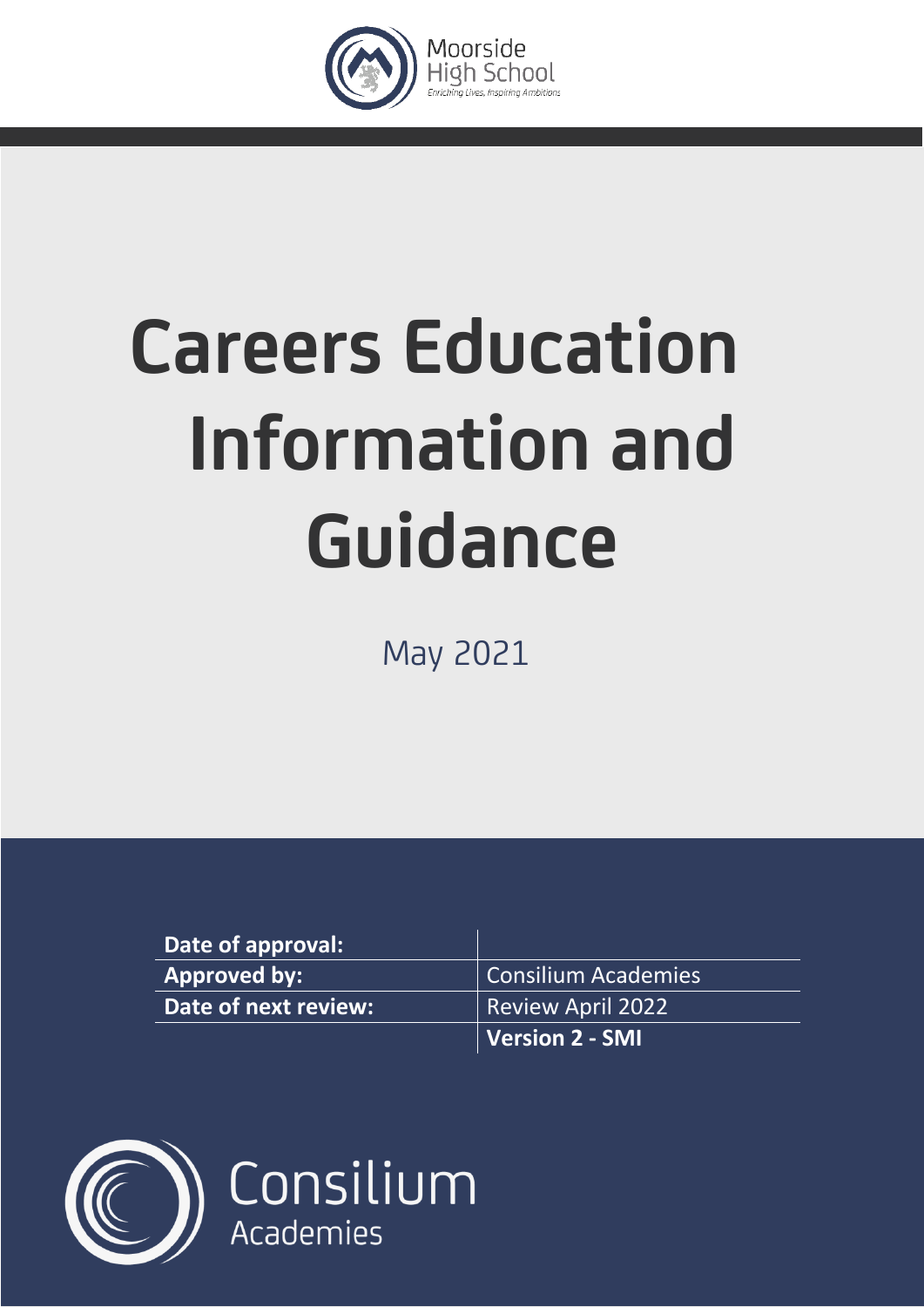

# Contents

| Examples of CEIAG Delivery in Moorside High School Error! Bookmark not defined. |  |
|---------------------------------------------------------------------------------|--|
|                                                                                 |  |
|                                                                                 |  |
|                                                                                 |  |
|                                                                                 |  |
|                                                                                 |  |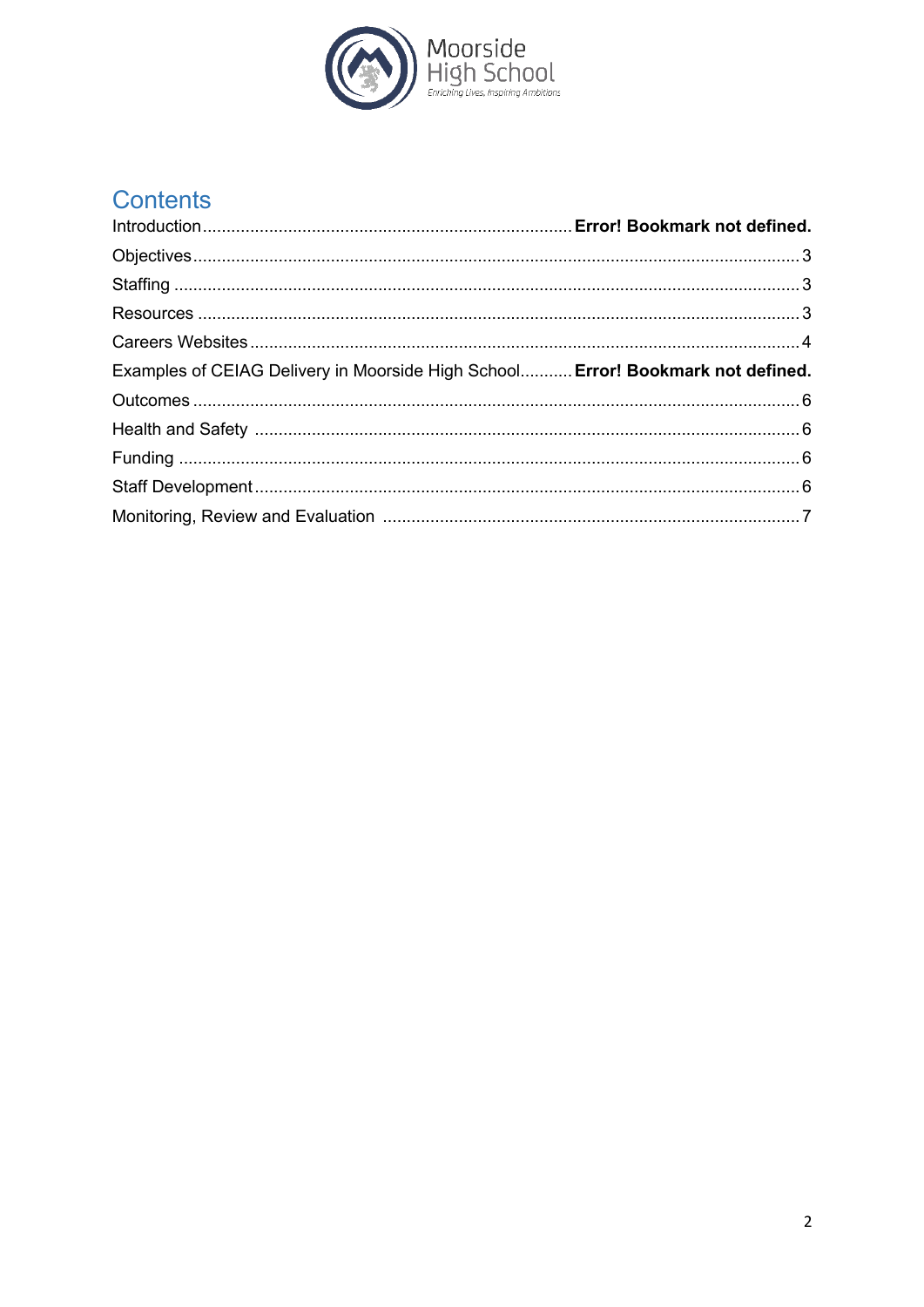

#### Introduction

Moorside High School is committed to providing a planned programme of careers education, information and guidance for all students from years 7 to 11. Currently the school is working towards achieving the eight Gatsby Benchmarks:

#### **The Eight Gatsby benchmarks of Good Career Guidance**

- 1. A stable careers programme
- 2. Learning from career and labour market information
- 3. Addressing the needs of each pupil
- 4. Linking curriculum learning to careers
- 5. Encounters with employers and employees
- 6. Experiences of workplaces
- 7. Encounters with further and higher education
- 8. Personal guidance

The policy is underpinned by the school's policies for teaching and learning, citizenship, work related learning, equal opportunities, and PSE. This policy was developed by the school careers team and is reviewed on an annual basis.

#### **Objectives**

The careers programme is designed to meet the needs of the students in a fair, nonjudgemental and ethical approach. It is differentiated to ensure progression through activities that are appropriate to students' stages of career learning, planning and development. CEIAG is a way for students to learn about the experience of the world of work, make informed choices about their future, and develop their cooperative investigative and organisational skills. We aim to have an enriched careers programme that is embedded across all curriculum areas, and supported by forming strong partnerships with our range of local employers, colleges, apprenticeship providers and universities.

### **Staffing**

#### **SLT Link for Careers**

There is a dedicated SLT link for Careers (CEIAG) who is responsible for overseeing the careers programme at Moorside High School, working closely with the school's careers adviser who provides specialist careers guidance. The SLT link liaises with all SLT in school to help promote CEIAG within the whole school agenda and to promote careers education being delivered throughout the curriculum in all subject faculties. All teaching staff (years 7 – 11) contribute to the delivery of the CEIAG programme through PSE lessons and form times as well as engaging subject specific careers lessons, delivered by school teachers and also visiting speakers and companies. This allows pupils to benefit from exploring careers related to subject areas through a variety of methods including employers or professional visits to school, subject specific careers resources, events and trips to further embed careers into the school curriculum.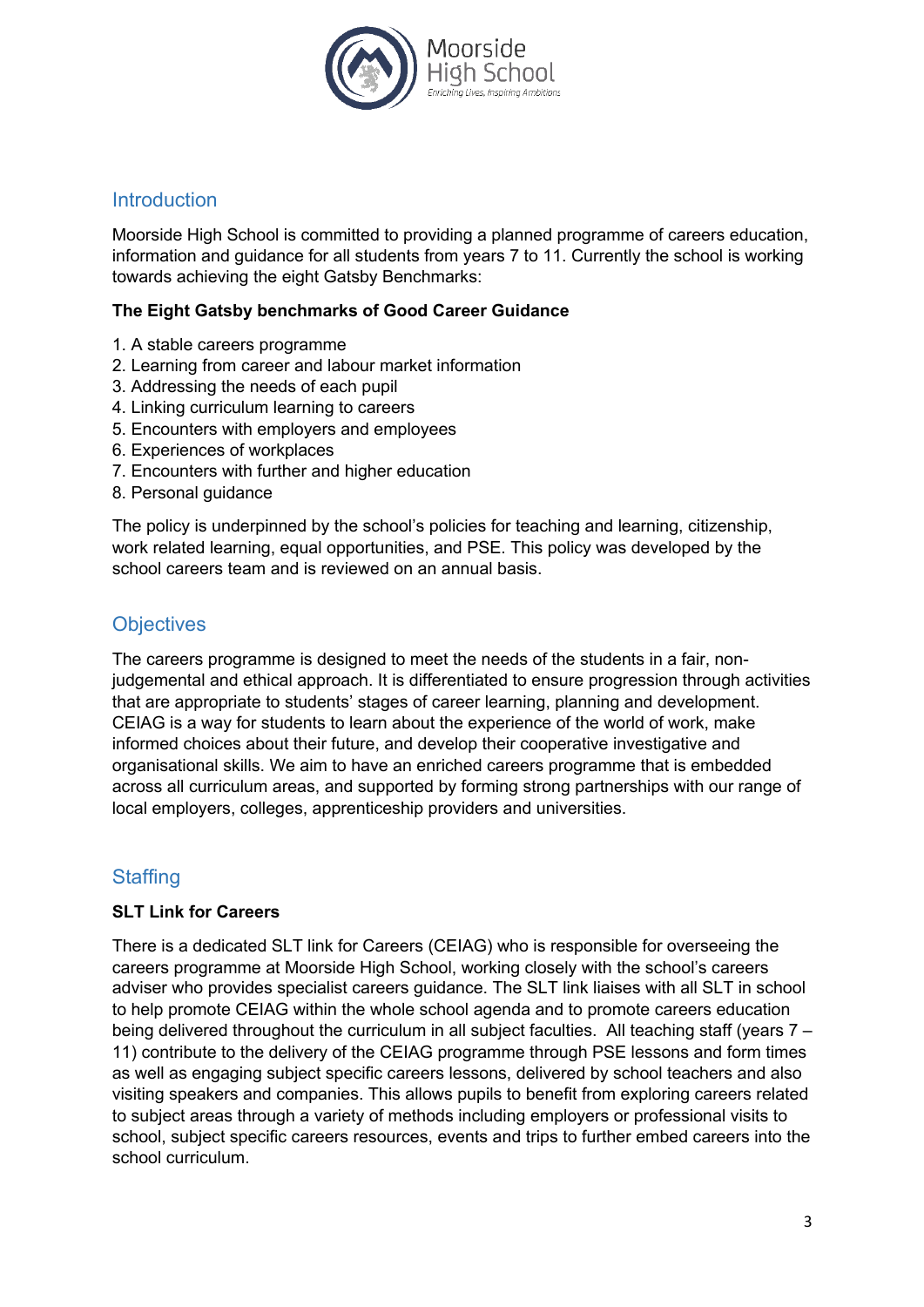

#### **Careers Leader & Careers Adviser**

The school employ a qualified and dedicated careers adviser, responsible for delivering impartial careers advice & guidance to all pupils in the school before they complete their studies in Y11. The careers adviser holds the Postgraduate Diploma in Careers Guidance and the Qualification in Careers Guidance (QCG) and is also a registered member of the Career Development Institute (CDI) and on the Professional Register of Guidance Practitioners. The careers adviser offers 1:1 personal careers guidance interviews to all pupils in Year 11 and supports them with applying to a variety of Post-16 destinations. The careers adviser is also available to work with all pupils from Y7-Y10. All year 9 pupils are offered an interview ahead of KS4 option choices, and Year 10 pupils are offered an interview during the summer term.

The careers adviser is also the designated careers leader for the school, reporting to the SLT Link for careers. The careers adviser has completed the certificate in careers leadership.

#### **Resources**

The school library (LRC) continues to be a main resource for careers in school. The library also has a careers resource area comprising of prospectuses, books and other literature to provide information on a variety of Post-16 opportunities including local college and sixth forms, apprenticeship opportunities and university prospectuses. The school also use to a variety of digital careers resources and websites including:

Careers websites:

- https://gmacs.co.uk/ A new careers portal for young people living in Greater Manchester, providing pupils with the opportunity to research options and opportunities in the locality and also plan their own career journeys via a personal profile (the school have free access to this website in 2020-21 for all pupils to use)
- https://nationalcareers.service.gov.uk/ A government page providing pupils and parents with labour market information (LMI) as well as quizzes, action plans and course searches to support pupils with career exploration
- https://www.gov.uk/apply-apprenticeship A government website aimed promoting and exploring apprenticeship routes, including a live vacancy search page.
- https://www.startprofile.com/Login.aspx A careers quiz to start exploring possible career ideas. This is free to use for pupils and parents (need to register online for an account!) and allows users to explore career options based on personal skills, qualities and interests.
- https://www.ucas.com/ucas/16-18-choices/getting-started/what-are-my-options General information on options at 16
- https://successatschool.org/ a careers website for all year groups with LMI (Labour Market Information) resources and also teaching resources and lesson ideas for staff to use.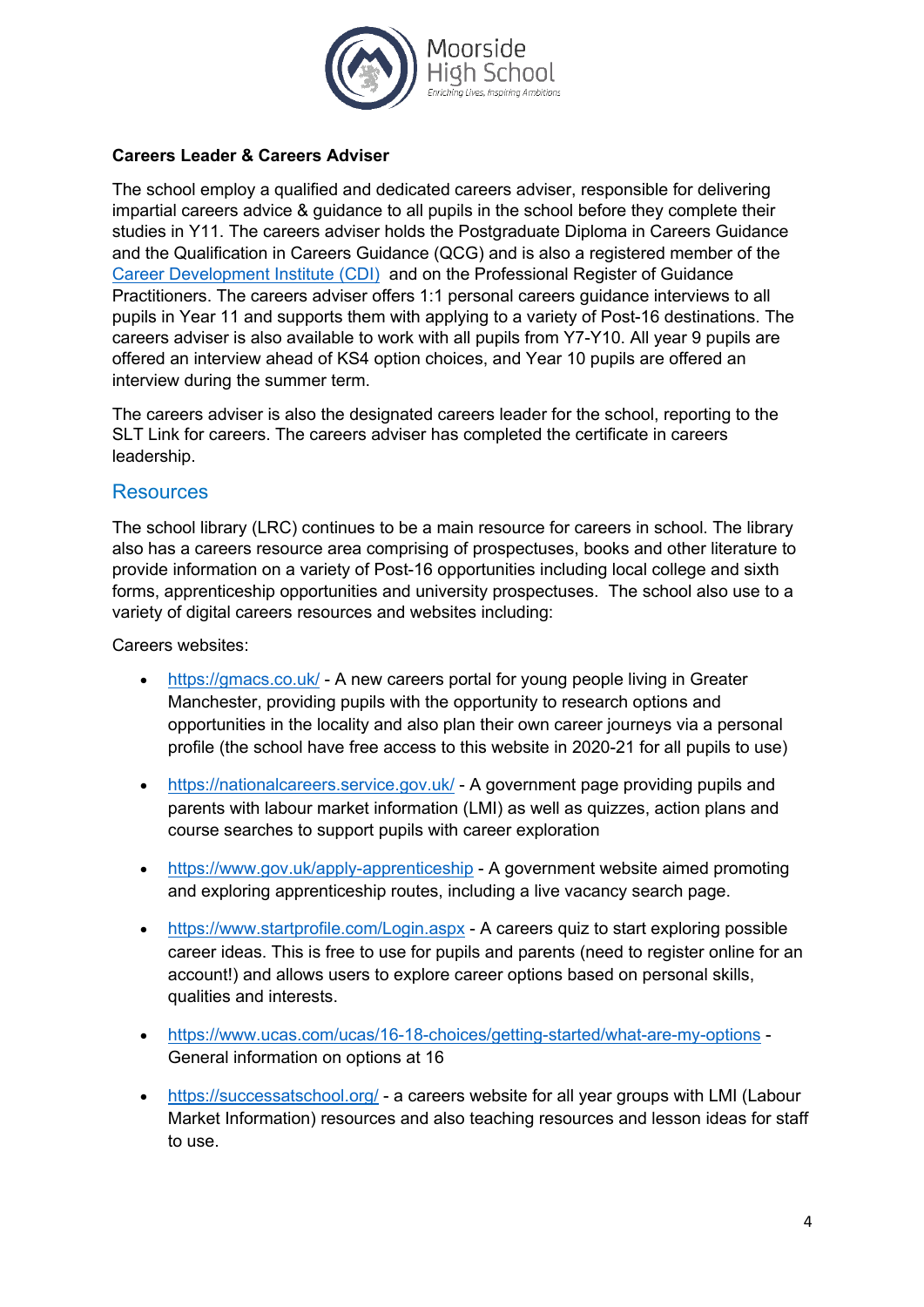

# Examples of CEIAG Delivery in Moorside High School

As a school we ensure this is delivered through a variety of different activities which motivate and encourage our pupils. These include:

| Activity                                                    | <b>Gatsby Benchmark</b> |
|-------------------------------------------------------------|-------------------------|
| 1:1 guidance interviews with the school careers adviser     | 1, 2, 3, 8              |
| Careers tasks and activities in subject specific lessons    | 1, 2, 4                 |
| <b>Financial Literacy Workshops</b>                         | 1, 4, 5                 |
| Mock interview events (Y11)                                 | 1, 3, 5                 |
| Careers Fairs & Trips (e.g. Skills North West)              | 1, 2, 3, 5              |
| College taster days                                         | 1, 3, 7                 |
| Apprenticeship workshops                                    | 1, 2, 5, 8              |
| Careers & Cakes (Guest speakers from the world of work)     | 1, 2, 3, 5              |
| Work Experience (Y10)                                       | 1, 2, 3, 5, 6           |
| University trips (including summer schools)                 | 1, 7                    |
| STEM Careers Day (e.g. Medical Mavericks workshop)          | 1, 2, 4, 5              |
| "Have a Go" careers day delivered with Salford City College | 1, 2, 3, 4, 7           |

There is a full overview of the CEIAG programme on the school website:

Work related education is delivered through a mixture of both internal activities and off-site visits and experiences. Year groups participate in visits to local colleges, universities and careers fairs, and we invite local employers, college representatives and apprenticeship providers into school to speak to pupils and to participate in activities and workshops. We are pleased to be offering one week of work experience for the Y10 cohort, working in partnership with external work experience provider 'Changing Education' which we anticipate will be first delivered in Summer 2021

The careers programme includes career education sessions, career guidance activities (group work and individual interviews) and information and research activities. All students will start to develop an awareness of careers related issues through cross curricular activities from Year 7 onwards.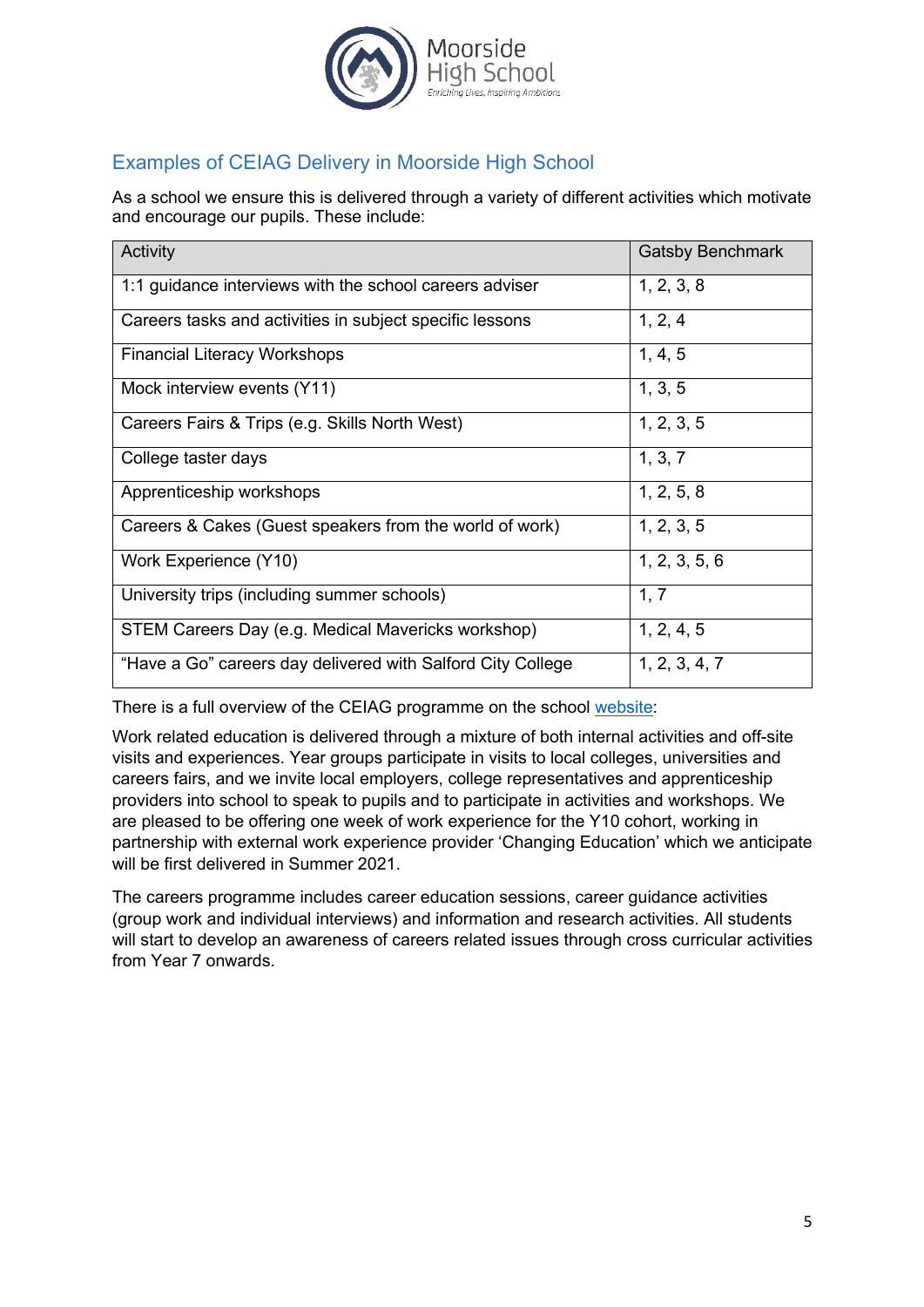

# **Outcomes**

The main outcomes for the CEIAG programme at Moorside High School are:

- Provide opportunities for learning about different people and places in the world of work
- Provide opportunities for students to investigate learning and career based opportunities
- Provide opportunities to communicate their awareness and understanding of the world and local community in a variety of ways
- Enable students to make choices about their future and interests and make informed judgements about how these choices will help them achieve their aspirations
- Enable students to best understand transition at different key stages
- •
- Increase understanding of the wider community, business and commerce
- Develop understanding and skills in self evaluation
- Enable students to take on increasing roles of responsibility
- Develop student's organisational skills
- Develop student's cooperative skills
- Develop student's communication skills in different settings

## Health and Safety

All activities will be carried out with support from school based staff, and health and safety is taken into account by individual year group risk assessment as appropriate (e.g. EVOLVE if activities are delivered off-site). Visitors to the school for careers activities are briefed on our safeguarding policies when working with our pupils. We have a 'Provider Access Statement' for visitors requesting involvement in the schools' CEIAG programme, which is available on the school website.

# Funding

Funding is allocated in the annual budget for Careers. Sources of external funding are actively sought for careers activities and trips (for example, through GM Higher).

# Staff Development

The careers adviser is a member of the Careers Development Institute (CDI) and membership is renewed on an annual basis. This requires a commitment to undertaking 25 hours (minimum) of Careers related CPD annually. This includes attending conferences, events, training courses and attending meetings – such as the termly Salford Careers Network meeting chaired by the Head of Participation at Salford City Council, where good practice is shared amongst all careers staff working in Salford high schools.

As of August 2020 the careers adviser has also completed the Certificate in Careers Leadership.

Developments in careers are also a theme for all staff CPD, with targeted careers sessions held on twilight sessions for new staff/NQTs.